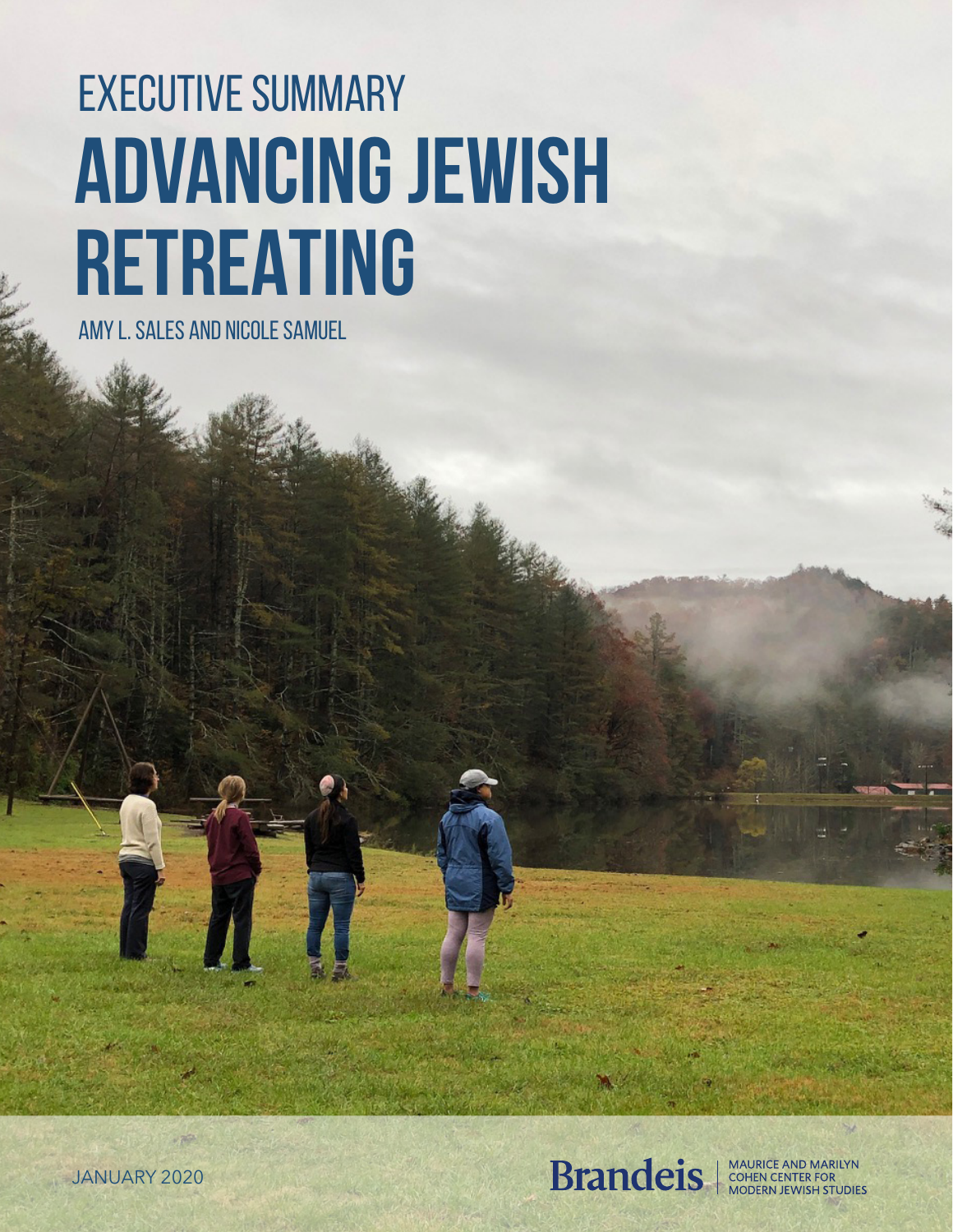# **ACKNOWLEDGMENTS**

An advisory committee oversaw the study of Jewish retreats and provided valuable perspective and guidance to the research team. Our sincerest thanks go to the committee members for their input, feedback, connections, and belief in Jewish retreating.

#### **Advisory Committee 2018-19**

*Judith Belasco,* Executive Vice President, Hazon *Abby Knopp,* Managing Director, Network Department, UJA-Federation of New York *Sandy Cardin,* Senior Advisor, Charles and Lynn Schusterman Family Foundation *Miriam Chilton,* Vice President/Youth, Union for Reform Judaism *Beth Cousens,* Associate Vice President for Jewish Education and Engagement, Jewish Federations of North America *Josh Fidler,* Principal, Macks Family Foundation *Jonah Geller,* Chief Executive Officer, Capital Camps & Retreat Center *R. Bill Kaplan,* Executive Director, Shalom Institute *R. Elie Kaunfer,* President and CEO, Hadar *Doron Krakow,* President and CEO, JCC Association *Eliana Leader,* Director, Retreats and Rentals, Ramah Darom *Jakir Manela,* Executive Director, Pearlstone Center *Josh Miller,* Chief Program Officer, Jim Joseph Foundation *R. Charlie Schwartz,* Director of Content Development, Hillel International *Jeff Solomon,* Vice Chair, Board of Directors, Leichtag Foundation *Ruthie Warshenbrot,* Director, Wexner Field Fellowship, Wexner Foundation *Harrell Wittenstein,* Executive Director, Association of Independent Jewish Camps

We are grateful to our consultant, David Phillips of Immersive 1<sup>st</sup>, who brought his deep experience and knowledge of the retreating enterprise to every step of the research process.

We also acknowledge the support of Josh E. and Genine Macks Fidler, longtime advocates for retreating and camping.

Amy L. Sales and Nicole Samuel

*Photographs courtesy of Ramah Darom - Kaplan Mitchell Retreat Center*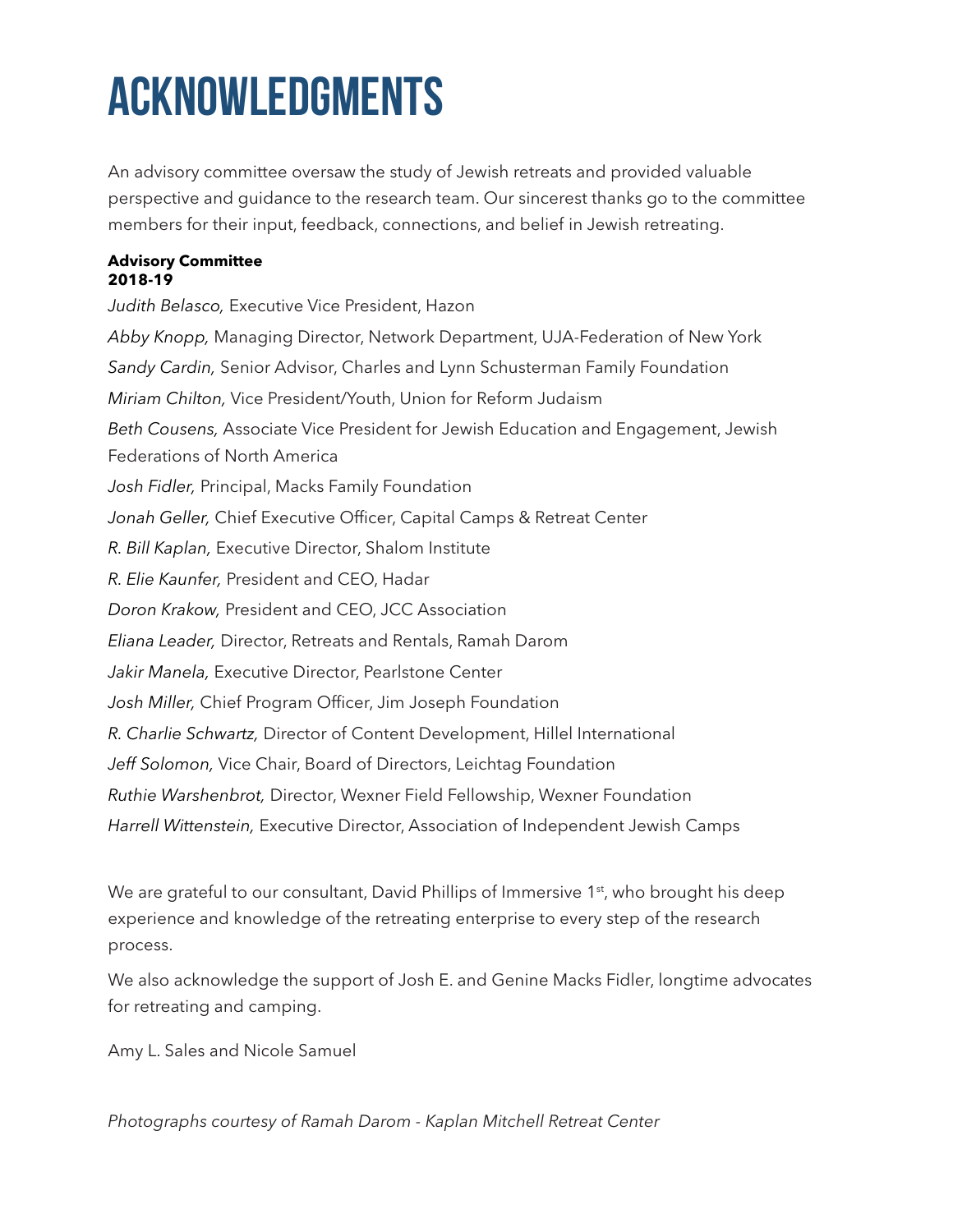# **EXECUTIVE SUMMARY**

The retreating research, undertaken between June 2018 and May 2019, is a first attempt to draw a map of Jewish retreating that includes both organizers of Jewish retreats and operators of Jewish retreat centers. The research examines how retreating has been adopted by a vast array of organizations, what issues facilitate or impede their efforts, and what current levels of activity portend for the future of Jewish retreating.

The study was multimethod and included (1) surveys of Jewish retreat organizers and retreat facilities operators; (2) interviews with key informants and retreat organizers; and (3) participant observation at three distinctive multiday retreats.

The report aims to assess the opportunities facing organizers and operators and to inspire conversation, action, and support among all those with an interest in Jewish retreating.

# **DEFINITION**

Jewish retreating, with its vast variety of players, is best conceived of as an ecosystem of organizers and a separate, but related, ecosystem of operators.

There is general agreement that retreats are immersive experiences that remove people from their everyday lives and bring them into an intentional community space. The research uses *retreat* as a generic term to refer to all such experiences, whether called Shabbaton, encampment, festival, overnight, conference, or another name.

**Four key roles are necessary to produce a retreat: Facility operator**: site manager or vendor who provides the facilities and services for the event.

**Retreat organizer:** organization that uses the event to engage its audience and fulfill its mission.

**Program designer and/or implementer:** event planner or program professional who plans and drives the program.

**Talent:** teachers, facilitators, clergy, artists, performers, and others who enlighten, inspire, and entertain the group.

#### **Jewish facility operators have their own ecosystem that overlaps with and exists apart from that of the organizers.**

Of the 42 operators in our study, 25 are also organizers who develop, market, and run their own retreat programs. The other 17 serve only outside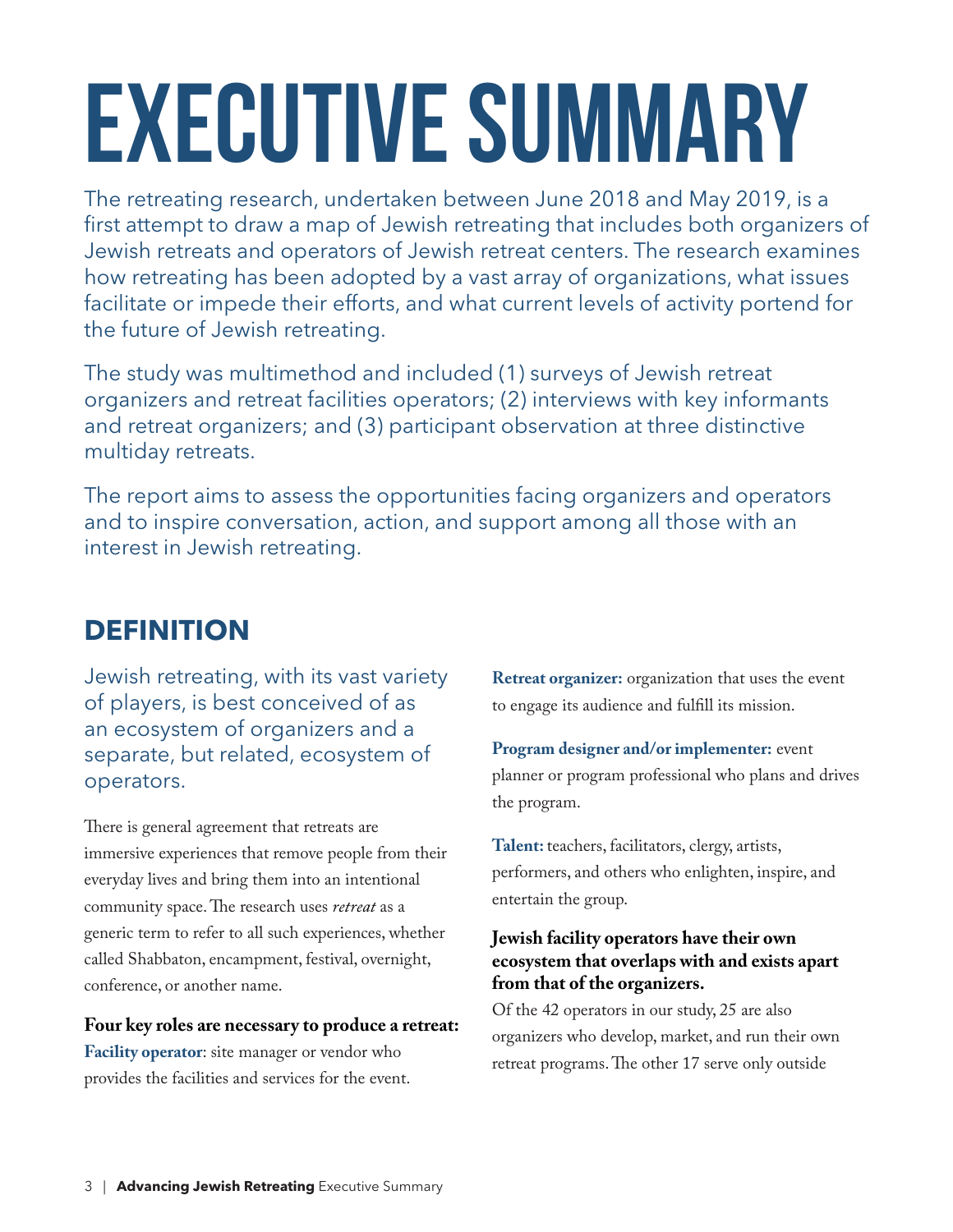clients and do not have their own retreat programs. With only four exceptions, all of the retreat centers are also the sites of Jewish overnight camps. As such, retreat operators generally know one another and are connected through their camp movements or their association with the Foundation for Jewish Camp.

#### **Jewish retreat organizers come from vastly different parts of the Jewish community.**

They may be in the religious, spiritual, educational, cultural, social, or social welfare sector; or they may be a federation, foundation, fellowship or leadership development program, or any other sort of Jewish organization. Jewish retreat organizers also differ in terms of purview (local, regional, national, international), organization complexity (from informal grassroots groups to well-established complex organizations), and retreating experience (from first timers to those who have run retreats for decades). There are no formal ties among retreat organizers, no comprehensive directory, no convening umbrella organization, and little common training or shared knowledge base.

## **GROWTH OF JEWISH RETREATING**

Jewish retreating is a large and growing enterprise for both retreat organizers and operators.

#### **Organizer interviewees tell stories of steep growth in the number of retreats offered, total number of participants, addition of new locations and audiences, and new program themes and content.**

Almost all respondents to the organizer survey are running retreats this year, suggesting that those who are retreating are continuing to do so. The majority

of organizers also have ideas for other types of retreats they would like to offer (68%) or other target audiences they would like to reach with their retreats (52%). Respondents are also clear on what is needed to expand or improve their retreats—personnel, talent, marketing and recruitment, facilities, logistics, and program design—leaving no doubt that there is room for capacity building on the organizer side.

#### **Overall, Jewish retreat centers have seen notable growth in numbers between 2015 and 2018, but a decline in Jewish participation.**

Time series data show an overall 15% increase in the number of retreats hosted and a 4% increase in the number of participants at these retreats. At the same time, the average percentage of Jewish-sponsored retreats and Jewish participants declined by 6% and 11% respectively. The survey of over 200 Jewish retreat organizers shows that they use a variety of settings for their retreats, of which only 40% are held in Jewish spaces.

#### **The organizer survey identified 93 organizations that are currently not retreating. Just over one fourth of these organizations report having both the interest and capacity to run retreats.**

If this percentage holds more broadly, there are potentially hundreds of organizations ready to join the world of Jewish retreating.

#### **In addition to the efforts of individual organizations, contextual dynamics are also propelling continued growth in Jewish retreating.**

Dynamics include the emergence of Jewish engagement as an organizing principle for Jewish communities; the professionalization of experiential Jewish education; the prevalence of technology and the universal need to "unplug"; as well as the particular characteristics that make the millennial generation a ready audience for retreating.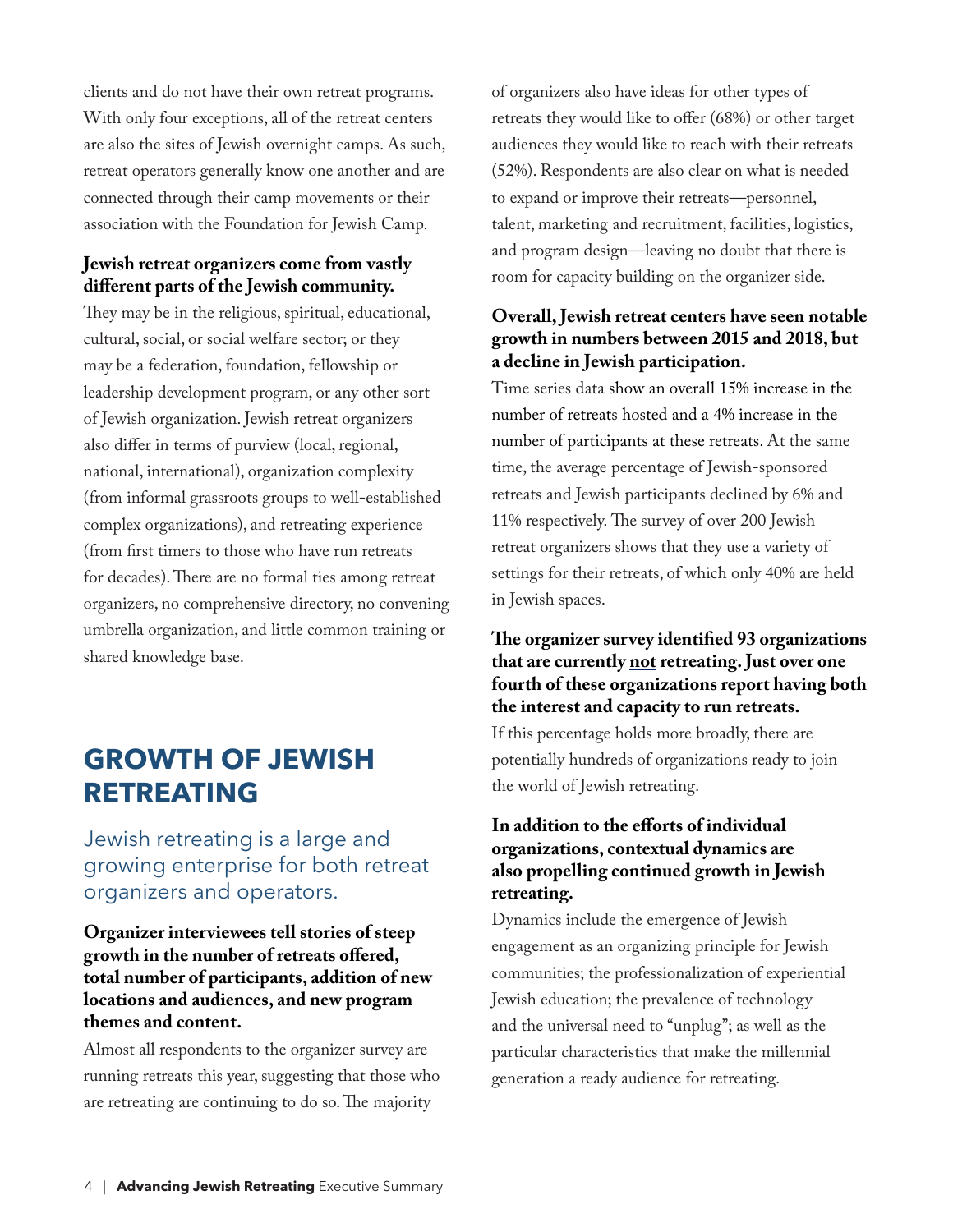# **THE CASE FOR RETREATING**

Retreats add unique value to an organization's work that could not otherwise be accomplished. In other words, there is no substitute for a retreat.

#### **Retreats uniquely contribute to the work of the organization by providing the time, space, and environment conducive to individual and group development.**

As one interviewee noted, being away from home seems to "spark some kind of magic, some alchemy," not unlike the magic of overnight camp. Specifically:

- Removal from everyday life can lead to personal and professional transformation.
- Relationships and community are built at retreats in ways not possible at school, in the workplace, or in the community back home.
- Retreats can be booster shots that help participants remember and regain a "sense of amazement."
- Retreats offer special experiences for microcommunities (e.g., LGBTQ gatherings).
- Retreats offer the gift of time.
- Retreats can be a laboratory for testing out new ideas for community.
- Holding retreats over Shabbat gives participants a new experience of Shabbat. It amplifies the notion of unplugging from everyday life, the practice of mindfulness, and the experience of spirituality.

#### **The most common purposes for retreats, as per the organizer survey, are community**

#### **building, Jewish education, Shabbat or holiday celebrations, and spirituality.**

Other purposes are also represented in the study (e.g., leadership or professional development, relationship building, health and wellness, outreach, and simple R&R).

#### **Part of the power of retreating is that one retreat event can serve multiple purposes.**

Jewish education at a retreat, for example, can more readily be integrated with the aims of community building and Shabbat observance than it can be in the classroom.

#### **Retreats help fulfill organizational mission by melding with and enhancing the organization's program year. Organizers integrate retreats in five different ways.**

- 1. **Program scaffolding**. Some organizers hold regular retreats throughout the year as part of a fellowship, internship, or leadership development program. The timing of the retreats is designed to fit in with the flow of the program and provide booster shots at appropriate times in the participants' development.
- 2. **Calendar markers.** Some organizers hold regular retreats across the year as part of their program. These retreats do not have the same tight structure as the time-delimited fellowships above, nor are they integrated into a curriculum in the same way.
- 3. **A la carte menu**. Some national organizers run multiple retreats over the course of a year. These retreats are not organized around a fellowship or program but rather are designed to reach different demographics in different geographic locations.
- 4. **Single annual retreat.** Some organizers commonly congregations or certain microcommunities—run only one retreat a year.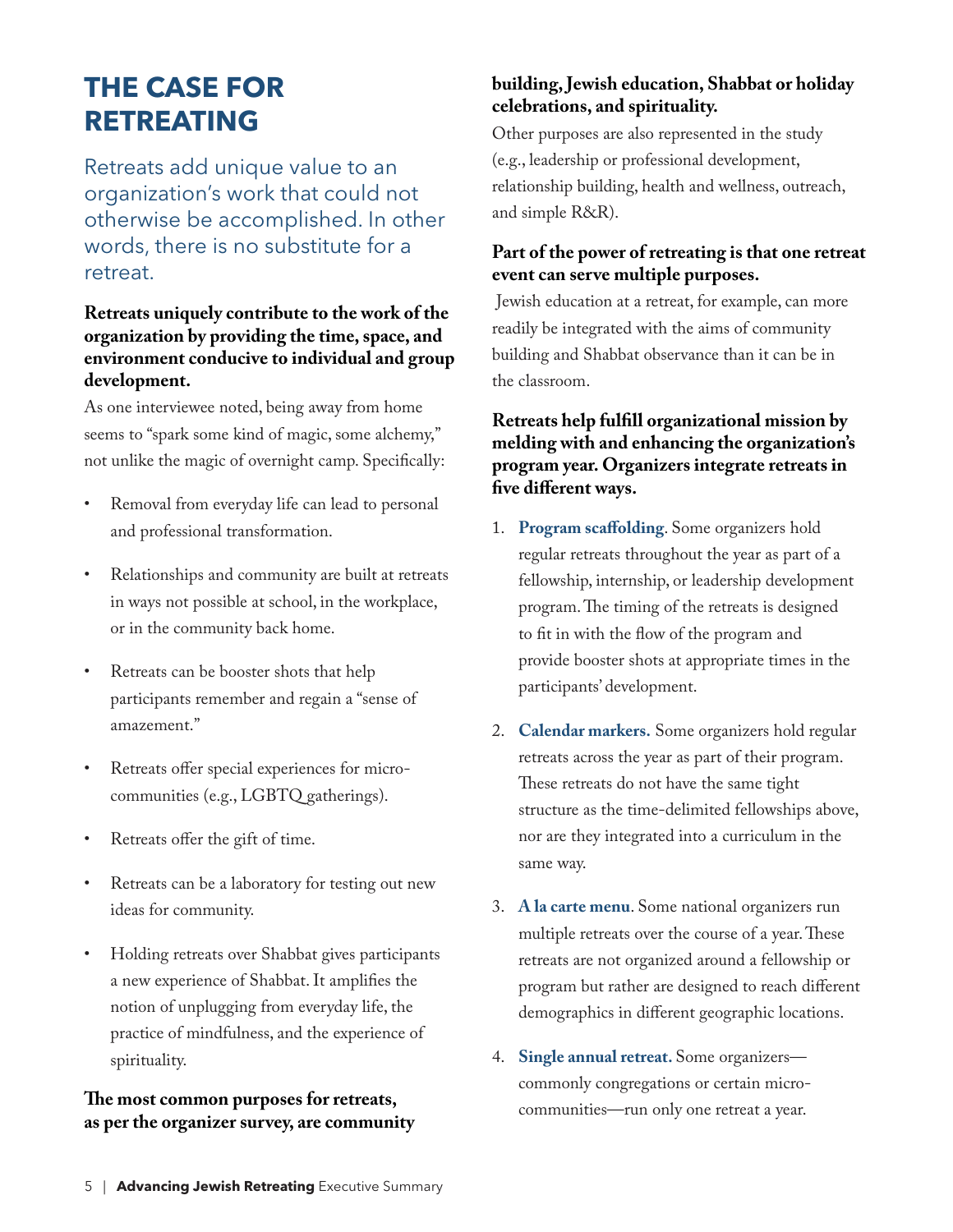5. **Annual retreats with an arc**. Some Jewish day and part-time schools run annual retreats for different age or grade cohorts. Each retreat is distinctive as it is designed for the arc of the students' education across their school years.

#### **Retreats have different benefits for local, regional, and national organizers.**

The community created at a local retreat readily redounds to the community back home. Face-toface time at national retreats enables participants to establish strong ties with peers or colleagues across the country and to develop the capacity to work together. Regional retreats are practical tools for national entities as they help them diversify location, increase the number of people who can be accommodated, and contain participants' travel costs.

#### **Retreats are a natural tool for microcommunities as they can offer intensive experiences for small groups of individuals with similar interests and needs.**

Retreats are particularly well suited to the millennial generation (born 1981-1996). According to one informant, "retreats are by far the best methodological tool for engaging millennials."

# **MATCHING OPERATORS AND ORGANIZERS**

Jewish facility operators are looking to fill beds and weeks at their retreat centers, and organizers are seeking appropriate venues for their events. Making the match, however, is not as easy as one might assume.

**In selecting a venue, cost is the top criterion for the great majority of organizers, often along with quality and location of facilities.**

Some organizers have considered lowering costs by reducing the size or length of their retreats, seeking grants or other funding to underwrite costs, or finding ways to improve cost efficiency. Other considerations are also important (kosher food, capacity, scenic location, customer service, accommodation for special needs, etc.), but for far fewer organizers. Organizers concerned with kashrut are limited to the 21 Jewish retreat centers (out of 42) with certified kosher facilities.

#### **Most of the organizers interviewed can make do in non-Jewish settings.**

Indeed, given considerations of location, capacity, comfort, and cost, organizers often have no viable Jewish options. Consider, for example, that only three of the 42 participating facilities are open 12 months a year. Of the 30 facilities with both 2015 and 2018 data, 16 had reduced the number of weeks open per year, and 14 had maintained or increased them.

#### **Some 60% of respondents to the organizer survey say that having an easy way to find appropriate facilities for their retreats would be a significant help to their organizations.**

Searching for retreat sites can be all consuming and divert time and energy from the other tasks involved in a successful program. Although there are general websites for finding retreat centers, Jewish organizers may need a service more like a matchmaker than a dating app.

#### **Jewish retreat centers have diversified client lists and use their properties for all sorts of events and purposes.**

While the number of retreats and participants at these facilities has grown between 2015 and 2018, non-Jewish groups and individuals have increased as a percentage of total business. This balance may be a necessary business model, or it may reflect a need for improved services and marketing to Jewish groups.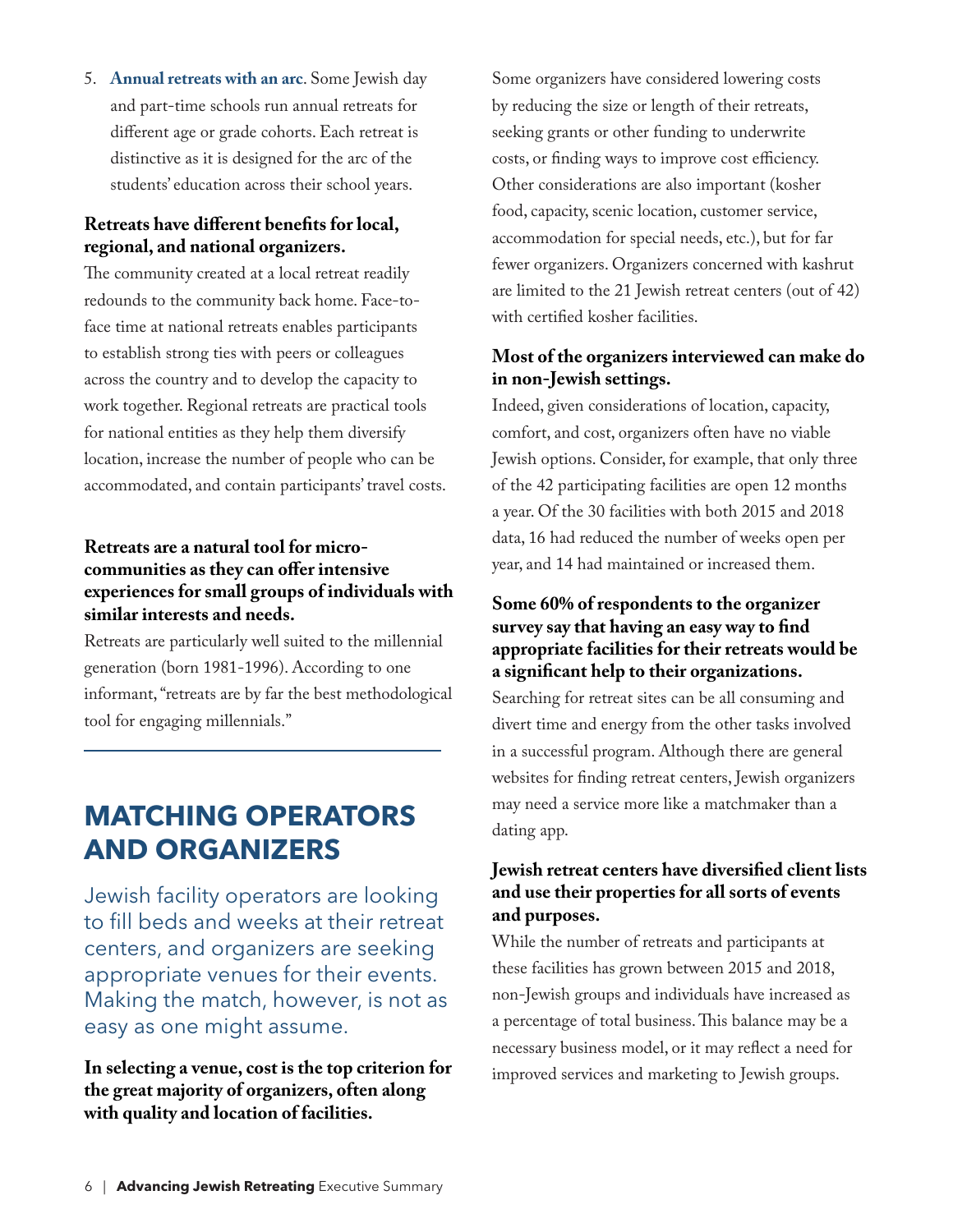# **PRACTICAL CONCERNS**

Retreat organizers need assistance with the practical concerns of cost, staffing, and marketing. They also need help developing post-retreat evaluations and activities. Followup activities are instrumental to the long-term impact of the short-term immersive experience.

#### **About half of the Jewish organizers run retreats in which fees cover the full cost; the other half do not.**

Organizers do not want price to be a barrier to participation. The great majority provide scholarships, discounts, or other support to participants. Many of the organizations have a budget line for retreats. Others depend on general operating funds or donor support, or they figure it out ad hoc.

#### **A few of the larger organizers have significant resources, and cost is not a major consideration. A few of the very small organizations are nimble enough to keep costs low. Other organizations, however, face increasing costs and continuing difficulty finding outside funding sources.**

One organization, for example, reported a 10% increase in the cost of its retreat from 2018 to 2019.

#### **Just over 60% of respondents to the organizer survey say they need more personnel dedicated to organizing retreats in order to grow and enhance them.**

Most of the organizers (74%) have a designated person responsible for retreats. Some (44%) hire outsiders to plan, organize, or implement all or part of the retreat program.

#### **Interviews reveal that some of these organizers (outside of the largest) are not fully staffed for running retreats.**

Issues arise when a single person is charged with both logistics and program. If no one else on staff can assume responsibility for the former, the educator is forced to spend less time on vision and content in order to assure quality control and smooth operations. Some of the fellowship and training programs have developed a model in which participants are tasked with designing and running retreats as part of their training or their alumni experience.

#### **Some 60% of respondents to the organizer survey say that better promotion, marketing, and recruitment would help them improve their retreating activities.**

Indeed, 41% do not sell out their retreats. A few organizers have viable participation numbers but reach a relatively small percentage of their potential audience. Like any event in the Jewish community, retreats compete with a host of other activities for participants' time and attention.

#### **Most respondents to the organizer survey (86%) follow up with participants post retreat. Despite a list of follow up activities—everything from take-home packets, webinars, or Facebook groups to micro-grants for participants to run their own events—efforts in any one organization are generally limited.**

According to interviewees, the issues are lack of resources (most notably staff and time) and lack of models for fuller and more engaging follow up.

#### **Most organizers (73%) conduct formal evaluations of their events. According to interviewees, however, these efforts are largely pro forma.**

Organizer interviewees admit that their evaluations are not of high quality and that results are not methodically reviewed and applied.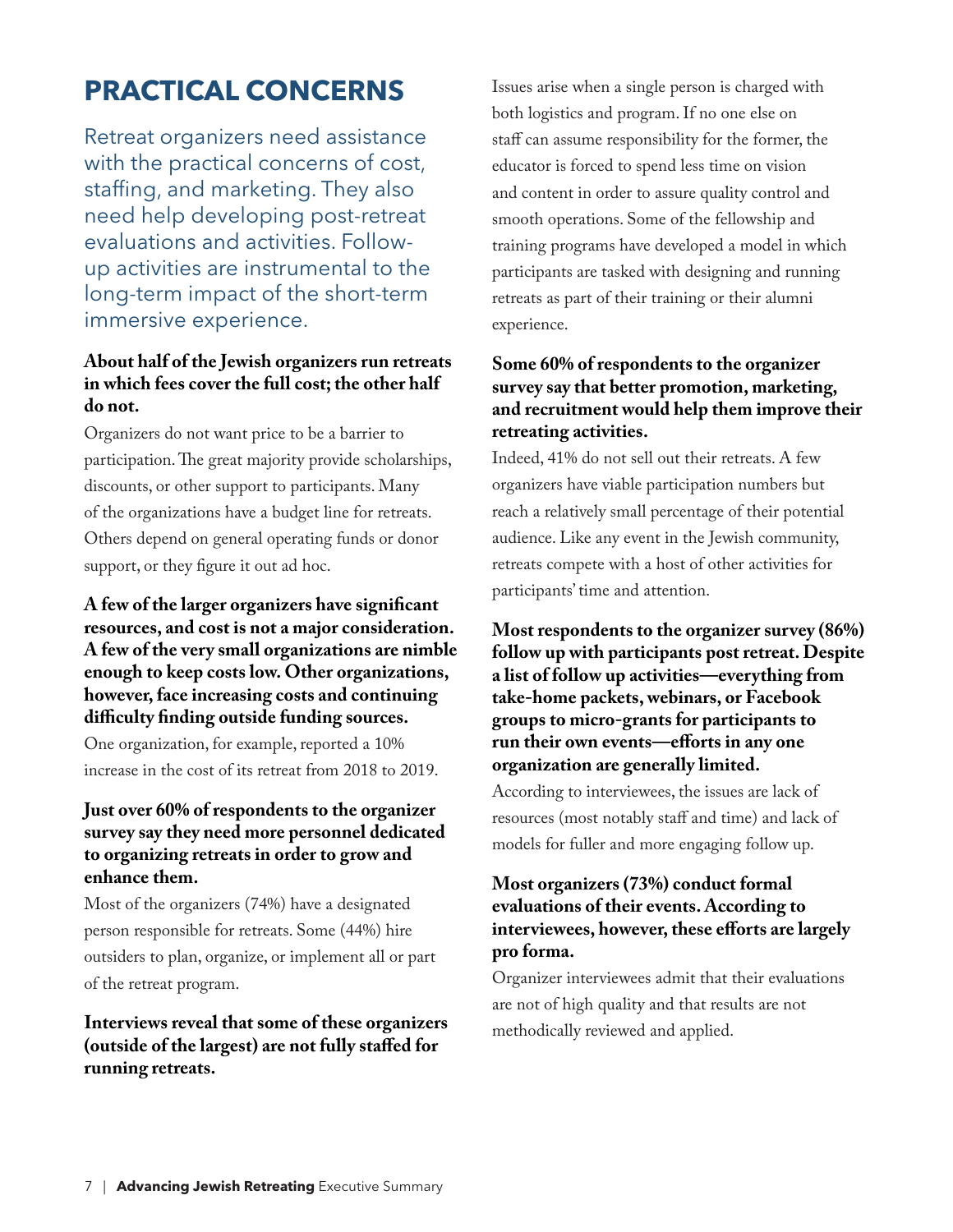## **ONWARD**

Evidence suggests that support and capacity building could help organizers significantly improve and expand their retreats and help operators secure a larger piece of the Jewish market. As exploratory research, the report does not provide a blueprint for the future, but it does offer data to stimulate conversation and action in four areas: capacity building, structure, investment, and research.

#### **It is not difficult to make the case for Jewish retreating.**

Jewish retreats are immersive experiences that touch the total participant—mind, body, and soul. They are the quintessential setting for experiential education that can deepen Jewish learning and practice. They offer Jewish organizations a powerful tool for fulfilling their mission and building community among their participants and leaders. They are a laboratory for new forms of Jewish community and life. Jewish retreating is growing in terms of numbers, reach, and content, and the data suggest that it will continue to do so.

#### **A key question for individual operators is how to build the Jewish part of their work.**

Operators need to understand the gap between what they are offering in terms of price, location, accommodations, or services and what Jewish organizers are seeking. And operators need to determine what it will take to close this gap.

#### **A key question for operators writ large is how to address the limited options for Jewish space.**

Options are limited by weeks per year in operation, availability of kosher facilities, geographic location,

number of beds, and the like. Adding new retreat centers may not be the solution. Most Jewish organizers in the study are not convinced they need Jewish space and have been doing well without it; and current Jewish facilities are not fully booked or are not fully booked with Jewish groups.

#### **Organizers would benefit from better promotion, marketing, and recruitment for their retreats; assistance in finding appropriate sites for their retreat events; stronger follow up, evaluation, and measurement of impact; and help with raising funds to make their retreats more widely affordable.**

Such support might take the form of training, coaching, convenings of organizers, resource banks, education, or other such format.

#### **Retreating is probably best thought of as a universal tool with many forms and uses.**

It draws on diverse sources (experiential education, hospitality industry, hotel management, group dynamics, community organizing, spiritual counseling, life coaching, etc.) and can be put to use most anywhere. Retreating is the Swiss Army Knife of Jewish life. As such, capacity building efforts should precede or inform the creation of structure.

#### **Jewish retreating needs structures that can promote it as a valuable tool, improve its use, create forums for learning and sharing, and harness the expertise needed to build capacity among organizers and operators.**

 A structure for organizers needs to accommodate their great diversity and help them see their shared interests. Convenings or networks of subgroups might help organizers raise the level of their work, find the resources they need, generate new ideas, and learn new techniques and best practices. Operators—who know each other through their camp affiliations—may be ready for a more formal collaborative structure that promotes information and